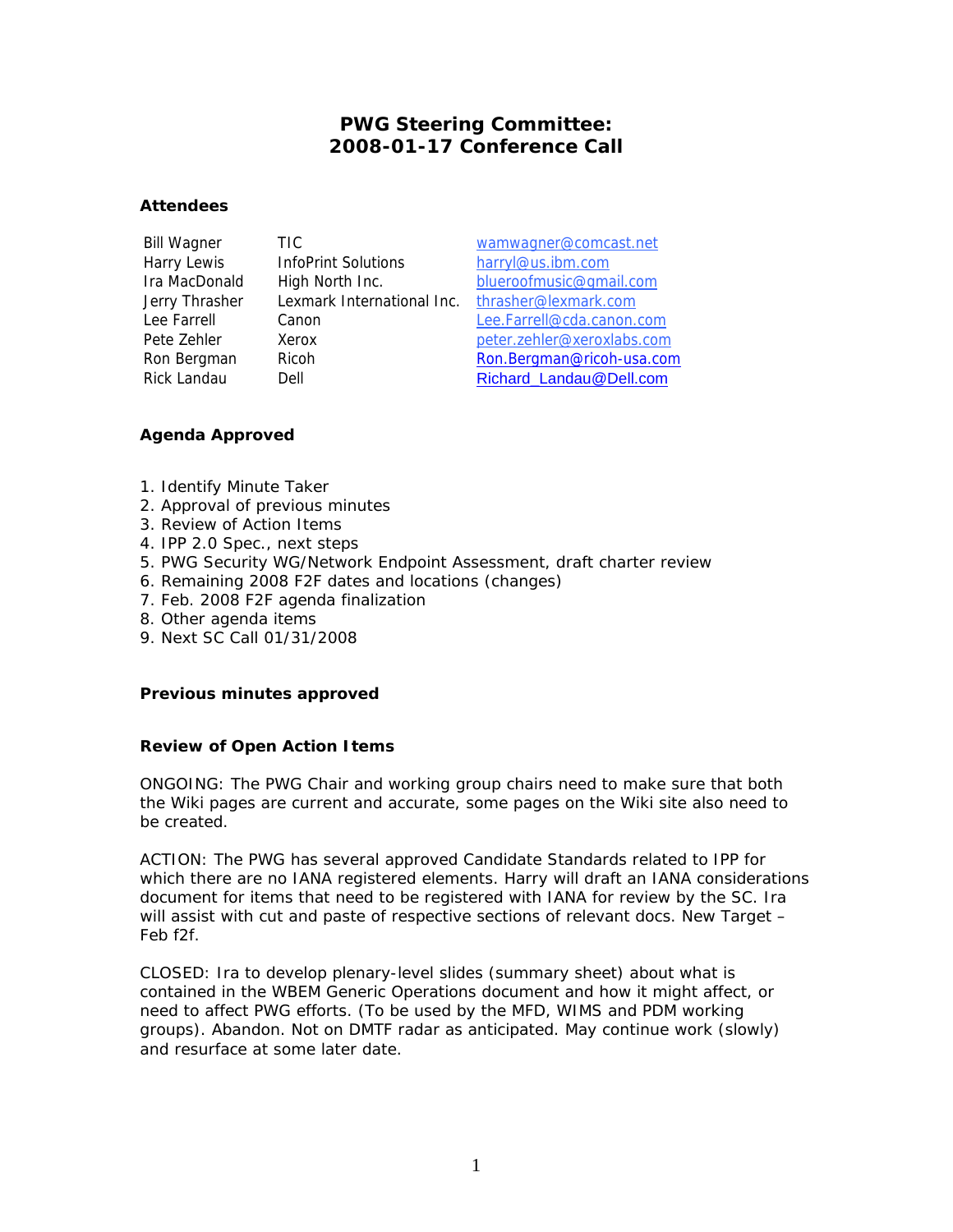ACTION: Harry will get definitive answer regarding InfoPrint hosting the June 23-27, 2008 PWG F2F meeting. No definitive due to pending construction at InfoPrint. Harry to check overall Denver venue as potential backup.

ACTION: Ira will send examples showing use of Printer MIB Interpreter Language TC and MIME types for use in 1284ID strings.

CLOSED: Rick will investigate discount prices from Dell for disk storage on PWG server. Discount magnitude not worth the time or hurdles to pursue. PWG to go forward w/o discount.

ACTION: Harry will forward the prtChannelType proposal to IANA.

ACTION: Bill Wagner will write up a general non-vendor specific list of Port Monitor MIB anomalies that he has encountered

CLOSE: While Apple has expressed interest, Jerry will determine to what extent Apple is interested in providing leadership for the IPP v2.0 effort? Apple will participate and contribute but unable to lead. Ron Bergman Chair, Jerry Thrasher and Ira McDonald potential Editor(s), still need Secretary.

ACTION: Jerry will forward our revised copyright statement to ISTO pending establishment of a new ISTO contact.

#### **IPP v2.0**

Ron Bergman Chair, Jerry Thrasher and Ira McDonald potential Editor(s), still need Secretary. Apple is eager to participate and expects to contribute significant content relative to their implementation (but cannot assume a w/g officer role).

Ira shared some ideas about how we might use one document to define more than one profile (IPPv2.0 and IPPv2.1) if this would help us achieve a more functional collection of extensions.

Ron requests a short slot to discuss IPPv2.0 at the Feb plenary and expects to have a draft charter for discussion.

#### **PWG Security WG/Network Endpoint Assessment, draft charter review**

Charter has been circulated, updated and leadership identified. Brian Smithson (Ricoh) lead editor. Ron Nevo (Sharp) co-editor, Peter Cybuk (Sharp) Chair, Ron Bergman (Ricoh) co-chair, Lee Farrell (Canon) Secretary. Charter is now in Last Call (Jerry to announce) and will be staged for Formal Approval at the Feb f2f. Cisco and Microsoft have been contacted regarding participation.

# **Remaining 2008 f2f schedule**

April meeting is the week of April 14 at the Marriott Courtyard in Mesa, AZ.